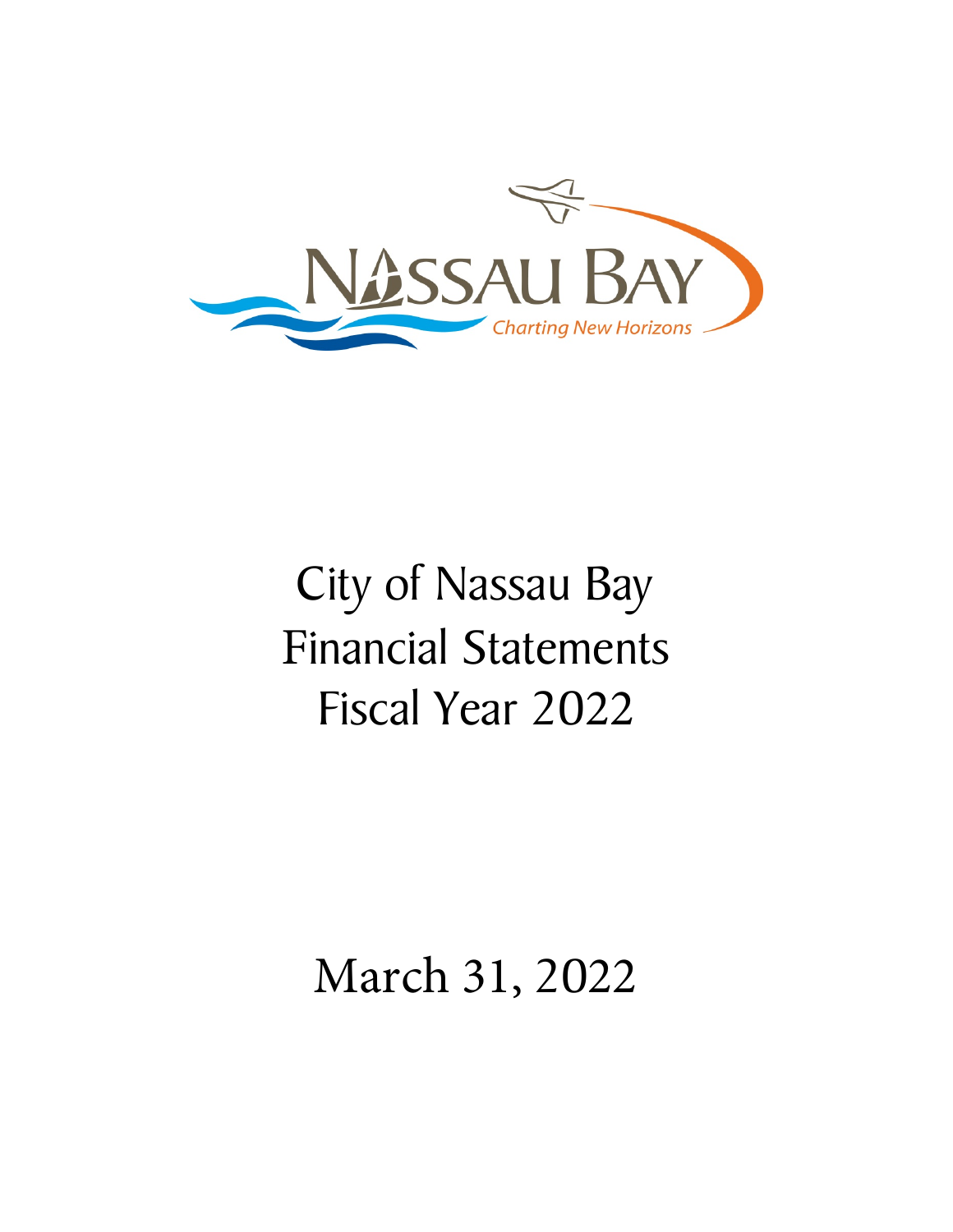#### **City of Nassau Bay Fiscal Year 2022 Summary Financial Report**

**March-2022 (50% of the fiscal year completed)**

|                                                  | <b>FY22</b>            | <b>FY22</b> | Percent         | 5-Year Avg |
|--------------------------------------------------|------------------------|-------------|-----------------|------------|
|                                                  | Adopted                | 12 Month    | <b>Received</b> | March      |
| No. Department                                   | <b>Budget</b>          | Actual      | or Spent        | each year  |
| <b>General Fund Revenue:</b>                     |                        |             |                 |            |
| <b>Property Taxes</b>                            | 3,649,670              | 4,369,476 * | 120%            | 124%       |
| <b>Franchise Fees</b>                            | 440,000                | 134,659     | 31%             | 34%        |
| Sales Taxes                                      | 595,080                | 229,848     | 39%             | 36%        |
| <b>Permits and Fees</b>                          | 233,400                | 115,194     | 49%             | 52%        |
| Fines                                            | 86,010                 | 61,280      | 71%             | 51%        |
| <b>Ambulance Fees</b>                            | 309,700                | 155,185     | 50%             | 59%        |
| Other Revenue                                    | 379,160                | 212,200     | 56%             | 42%        |
| Insurance Claims & Rebates                       | 3,000                  |             | 0%              | 12%        |
| Interest on Investments                          | 4,000                  | 10,336      | 258%            | 56%        |
| From Other Funds                                 | 149,960                | 74,980      | 50%             | 50%        |
| <b>Total Current Revenue</b>                     | 5,849,980              | 5,363,158   | 92%             | 90%        |
| Transfers (To) From                              |                        |             | 0%              | 0%         |
| Equity                                           | 678,030                |             | 0%              | 0%         |
| <b>Total Revenue Budget</b>                      | 6,528,010              | 5,363,158   | 82%             | 84%        |
| *Includes RDA Property Tax Revenue (Budget 936K) |                        |             |                 |            |
| <b>General Fund Department Expenditures:</b>     |                        |             |                 |            |
| 1 General & Administrative                       | 1,433,360              | 740,117     | 52%             | 47%        |
| 2 Building Department                            | 272,490                | 108,060     | 40%             | 39%        |
| 3 Emergency Management                           | 39,060                 | 13,189      | 34%             | 37%        |
| 4 Fire Department                                | 366,830                | 148,298     | 40%             | 40%        |
| 5 Public Works                                   | 568,810                | 228,462     | 40%             | 43%        |
| 6 Parks and Recreation                           | 400,740                | 182,834     | 46%             | 42%        |
| 7 Police Department                              | 1,626,910              | 798,477     | 49%             | 43%        |
| 8 Sanitation & Recycling                         | 243,210                | 101,184     | 42%             | 40%        |
| 9 Animal Control                                 | 33,700                 | 16,222      | 48%             | 47%        |
| 10 Contingency                                   | 160,000                | 51,214      | 32%             | 23%        |
| 11 Information Services                          | 367,690                | 216,756     | 59%             | 48%        |
| 12 Municipal Court                               | 128,940                | 55,416      | 43%             | 47%        |
| 13 Emergency Medical Service                     | 592,780                | 275,706     | 47%             | 47%        |
| 14 Fire Marshal                                  | 67,230                 | 19,636      | 29%             | 31%        |
| 15 Planning & Development                        | 1,000                  | 589         | 59%             | 22%        |
| 17 Conference Center                             | 225,260                | 113,516     | 50%             | 48%        |
| <b>Total General Fund Expenditures</b>           | 6,528,010              | 3,069,674   | 47%             | 43%        |
| <b>Water &amp; Sewer Fund Revenue:</b>           |                        |             |                 |            |
| <b>Water Sales</b>                               | 1,355,180              | 439,161     | 32%             | 36%        |
|                                                  | 1,230,080              | 406,630     | 33%             | 35%        |
| Sewer Charges                                    |                        |             | 12%             | 81%        |
| <b>Other Charges</b>                             | 616,900                | 72,916      |                 |            |
| Total Current Revenue                            | 3,202,160              | 918,707     | 29%<br>0%       | 49%<br>0%  |
| Equity<br><b>Total W&amp;S Revenue Budget</b>    | 3,710,210<br>6,912,370 | 918,707     | 13%             | 53%        |
|                                                  |                        |             |                 |            |
| <b>W&amp;S Fund Department Expenditures:</b>     |                        |             |                 |            |
| 1 General & Administrative - Water & Sewer       | 1,441,130              | 696,257     | 48%             | 47%        |
| 2 Water Department                               | 3,471,580              | 299,715     | 9%              | 31%        |
| 3 Sewer Department                               | 1,654,660              | 212,355     | 13%             | 28%        |
| 4 Debt Service & Depreciation                    | 345,000                | 167,132     | 48%             | 66%        |
| <b>Total W&amp;S Fund Expenditures</b>           | 6,912,370              | 1,375,458   | 20%             | 41%        |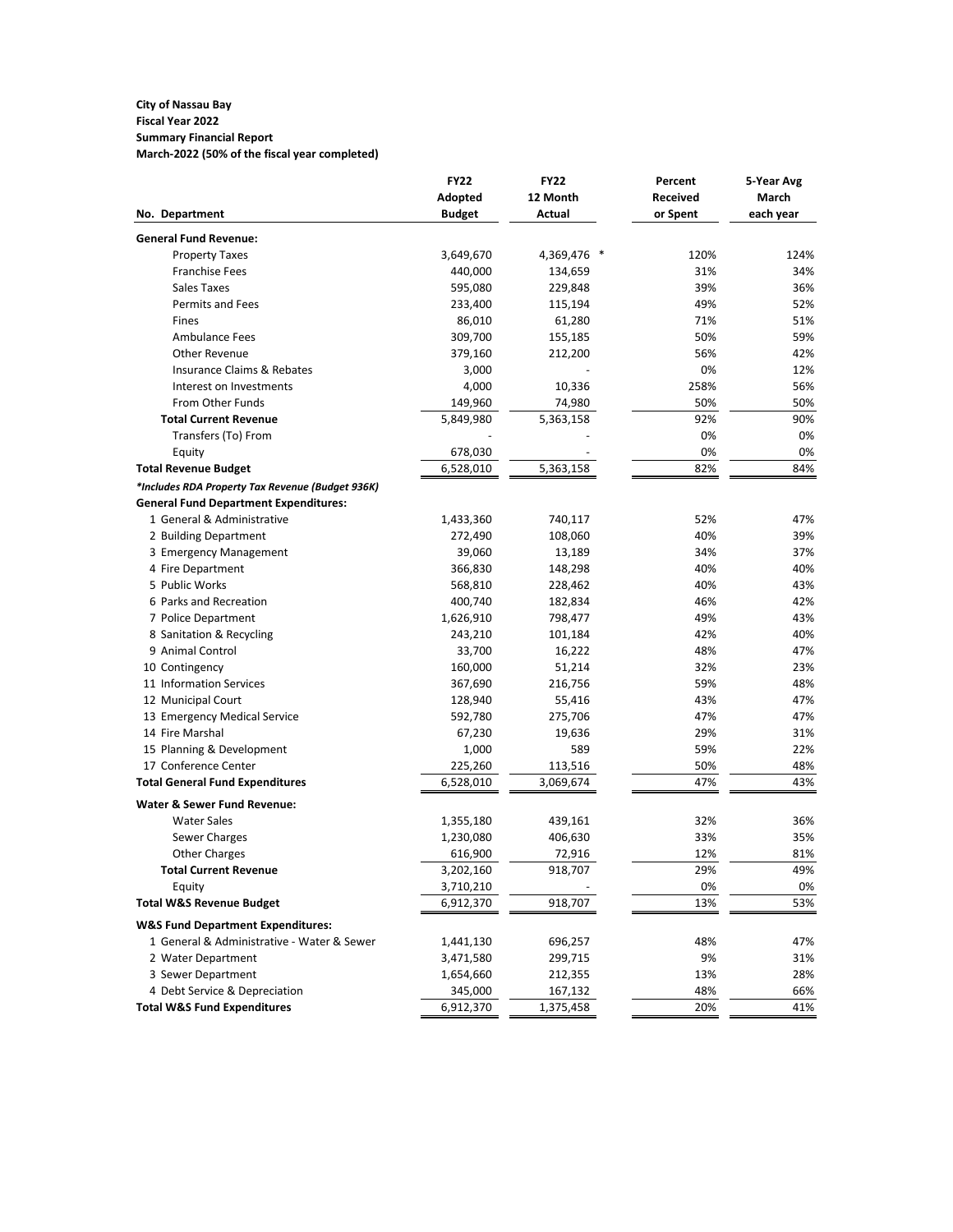#### **City of Nassau Bay Fiscal Year 2022**

## **Summary Financial Report**

**March-2022 (50% of the fiscal year completed)**

|                                   | <b>FY22</b>   | <b>FY22</b> | Percent         | 5-Year Avg |
|-----------------------------------|---------------|-------------|-----------------|------------|
|                                   | Adopted       | 12 Month    | <b>Received</b> | March      |
| No. Department                    | <b>Budget</b> | Actual      | or Spent        | each year  |
| Debt Service Fund - 04            |               |             |                 |            |
| Total Revenue + Equity            | 991,890       | 769,947     | 78%             | 63%        |
| <b>Total Expenditures</b>         | 991,890       | 905,313     | 91%             | 91%        |
| <b>Tourism Fund - 06</b>          |               |             |                 |            |
| Total Revenue + Equity            | 901,470       | 261,763     | 29%             | 19%        |
| <b>Total Expenditures</b>         | 901,470       | 421,889     | 47%             | 21%        |
| Special Revenue & Grant Fund - 07 |               |             |                 |            |
| Total Revenue + Equity            | 5,877,030     | 230,692     | 4%              | 26%        |
| <b>Total Expenditures</b>         | 5,877,030     | 213,333     | 4%              | 28%        |
| <b>Street Sales Tax Fund - 10</b> |               |             |                 |            |
| Total Revenue + Equity            | 800,000       | 59,985      | 8%              | 15%        |
| <b>Total Expenditures</b>         | 800,000       | 9,477       | 1%              | 19%        |
| Capital Projects Fund - 09        |               |             |                 |            |
| Total Revenue + Equity            | 2,733,100     | 274,388     | 10%             | 12%        |
| <b>Total Expenditures</b>         | 2,733,100     | 257,347     | 9%              | 32%        |
| <b>Total Nassau Bay Budget</b>    | 24,743,870    | 6,252,492   | 25%             | 39%        |

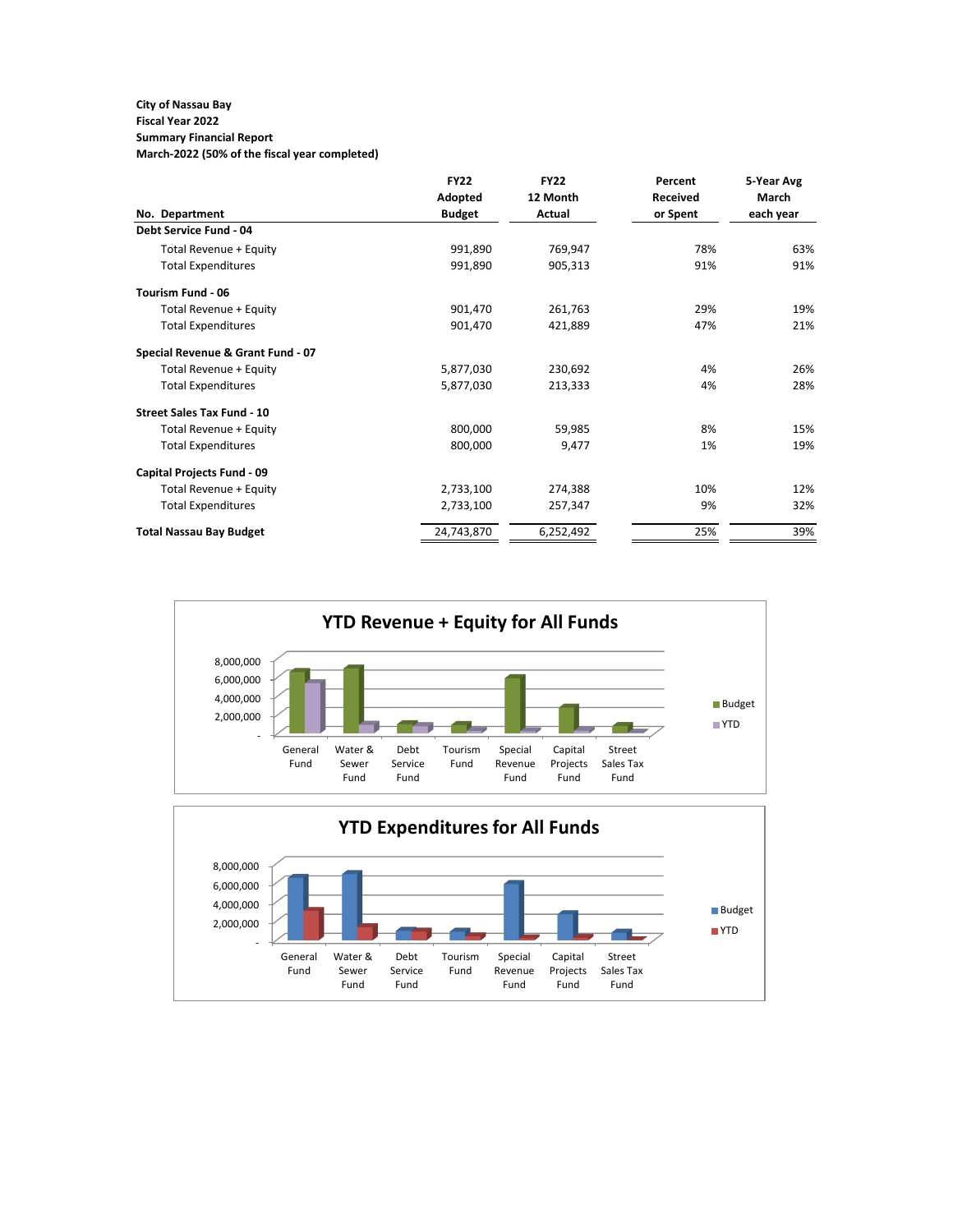#### **City of Nassau Bay Fiscal Year 2022 Summary Financial Report March-2022 (50% of the fiscal year completed)**

|                                                                | <b>FY22</b>          | <b>FY22</b>      | Percent         | 5-Year Avg |
|----------------------------------------------------------------|----------------------|------------------|-----------------|------------|
|                                                                | Adopted              | 12 Month         | <b>Received</b> | March      |
| No. Department                                                 | <b>Budget</b>        | <b>Actual</b>    | or Spent        | each year  |
| <b>Combined Operating Funds Report:</b>                        |                      |                  |                 |            |
| <b>Operating Revenue:</b>                                      |                      |                  |                 |            |
| <b>General Fund</b>                                            | 5,849,980            | 5,363,158        | 92%             | 90%        |
| Water & Sewer Fund                                             | 3,202,160            | 918,707          | 29%             | 49%        |
| <b>Tourism Fund</b>                                            | 606,000              | 261,763          | 43%             | 32%        |
| Special Revenue Fund                                           | 5,802,200            | 230,692          | 4%              | 24%        |
| <b>Total Revenue</b>                                           | 15,460,340           | 6,774,320        | 44%             | 61%        |
| (Increase)/Decrease in Balance Forward Yr/Yr                   |                      |                  |                 |            |
| <b>General Fund</b>                                            | 678,030              |                  | 0%              | 0%         |
| Water & Sewer Fund                                             | 3,710,210            |                  | 0%              | 0%         |
| <b>Tourism Fund</b>                                            | 295,470              |                  | 0%              | 0%         |
| Special Revenue Fund                                           | 74,830               |                  | 0%              | 0%         |
| <b>Total Balance Forward</b>                                   | 4,758,540            |                  | 0%              | 0%         |
|                                                                |                      |                  |                 |            |
| <b>Total Operating Rev &amp; Bal Forward</b>                   | 20,218,880           | 6,774,320        | 34%             | 59%        |
| <b>Operating Expenditures:</b>                                 |                      |                  |                 |            |
| <b>General Fund</b>                                            | 6,528,010            | 3,069,674        | 47%             | 43%        |
| Water & Sewer Fund                                             | 6,912,370            | 1,375,458        | 20%             | 41%        |
| <b>Tourism Fund</b>                                            | 901,470              | 421,889          | 47%             | 21%        |
| Special Revenue Fund                                           | 5,877,030            | 213,333          | 4%              | 28%        |
| <b>Total Operating Expenditures</b>                            | 20,218,880           | 5,080,354        | 25%             | 38%        |
|                                                                |                      |                  |                 |            |
| <b>Combined Capital Assets Funds:</b>                          |                      |                  |                 |            |
| <b>Capital Assets Funds Revenue:</b>                           |                      |                  |                 |            |
| Debt Service Fund                                              | 963,320              | 769,947          | 80%             | 66%        |
| Sales Tax Streets Fund                                         | 148,000              | 59,985           | 41%             | 41%        |
| Capital Projects Fund                                          | 566,740              | 274,388          | 48%             | 16%        |
| Total                                                          | 1,678,060            | 1,104,319        | 66%             | 37%        |
| (Increase)/Decrease in Balance Forward Yr/Yr                   |                      |                  |                 |            |
| Debt Service Fund                                              | 28,570               |                  | 0%              | 0%         |
| Sales Tax Streets Fund                                         | 652,000              |                  | 0%              | 0%         |
| Capital Projects Fund                                          | 2,166,360            |                  | 0%              | 0%         |
| <b>Total Balance Forward</b>                                   | 2,846,930            |                  | 0%              | 0%         |
| <b>Total Capital Assets Funds Revenue</b>                      | 4,524,990            | 1,104,319        | 24%             | 27%        |
|                                                                |                      |                  |                 |            |
| <b>Capital Assets Funds Expenditures:</b><br>Debt Service Fund | 991,890              |                  | 91%             | 91%        |
| Sales Tax Streets Fund                                         |                      | 905,313          | 1%              |            |
| Capital Projects Fund                                          | 800,000<br>2,733,100 | 9,477<br>257,347 | 9%              | 19%<br>32% |
| <b>Total Capital Assets Expenditures</b>                       | 4,524,990            | 1,172,138        | 26%             | 47%        |
|                                                                |                      |                  |                 |            |
| <b>Total Nassau Bay Budget</b>                                 | 24,743,870           | 6,252,492        | 25%             | 39%        |
| <b>End of Year Reserves - Budget</b>                           | <b>Operating</b>     |                  |                 |            |
| General Fund                                                   | 1,660,969            |                  |                 |            |
| Water & Sewer Fund                                             | 1,069,877            |                  |                 |            |
| <b>Tourism Fund</b>                                            | 1,308,085            |                  |                 |            |
| Special Revenue Fund                                           | (61, 954)            |                  |                 |            |
| <b>Total Operating End of Year Reserves - Budget</b>           | 3,976,977            |                  |                 |            |
| <b>End of Year Reserves - Budget</b>                           | Capital              |                  |                 |            |
| Debt Service Fund                                              | 91,224               |                  |                 |            |
| Sales Tax Streets Fund                                         | 244,066              |                  |                 |            |
| Capital Projects Fund                                          | 474,456              |                  |                 |            |
| <b>Total Capital End of Year Reserves - Budget</b>             | 809,746              |                  |                 |            |
| <b>Total End of Year Reserves - Budget</b>                     | 4,786,723            |                  |                 |            |
|                                                                |                      |                  |                 |            |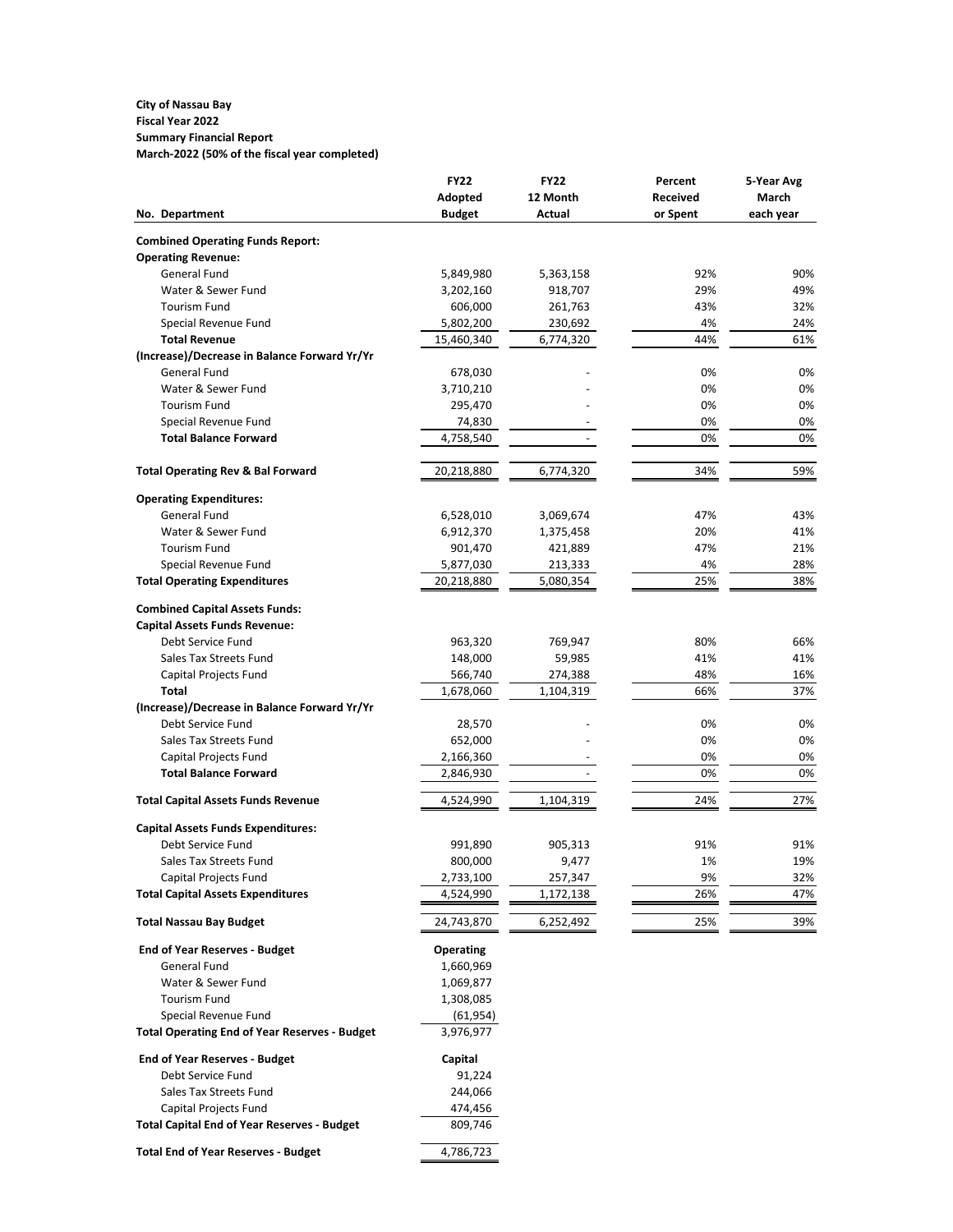#### **March 31, 2022**

| <b>TexPool Investments</b> |    |                                |    |                  |    |                          |    |             |    |                                  |  |  |
|----------------------------|----|--------------------------------|----|------------------|----|--------------------------|----|-------------|----|----------------------------------|--|--|
| Fund                       |    | <b>Investments</b><br>3/1/2022 |    | <b>Additions</b> |    | Interest                 |    | Withdrawals |    | <b>Investments</b><br>03/31/2022 |  |  |
| General Fund               | \$ | 9,091.51                       | \$ | 3,000.00         | \$ | 1.23                     | \$ | ä.          | \$ | 12,092.74                        |  |  |
| Water & Sewer Fund         | \$ | 2,488,663.92                   | \$ | ٠                | \$ | 324.76                   | \$ | ٠           | \$ | 2,488,988.68                     |  |  |
| Debt Service Fund          | \$ | 4,725.93                       | \$ | ٠                | \$ | 0.60                     | \$ | ٠           | \$ | 4,726.53                         |  |  |
| Tourism Fund               | \$ | 91.63                          | \$ | ٠                | \$ | $\overline{\phantom{0}}$ | \$ | ä.          | \$ | 91.63                            |  |  |
| Special Rev. & Grants      | \$ | 2.64                           | \$ | ۰                | \$ | ٠                        | \$ | ۰           | \$ | 2.64                             |  |  |
| Capital Projects Fund      | \$ | 102.51                         | \$ | ۰                | \$ | $\blacksquare$           | \$ | ٠           | \$ | 102.51                           |  |  |
| <b>Street Sales Tax</b>    | \$ | 21.76                          | \$ | ä.               | \$ | ä.                       | \$ | ä.          | \$ | 21.76                            |  |  |
| Sub-Total                  | \$ | 2,502,699.90                   | \$ | 3,000.00         | \$ | 326.59                   | \$ |             | \$ | 2,506,026.49                     |  |  |
| Nassau Bay Economic        |    |                                |    |                  |    |                          |    |             |    |                                  |  |  |
| Development Corporation    | \$ | 184,556.65                     | \$ | 25,943.48        | \$ | 24.27                    | \$ | 3,000.00    | \$ | 207,524.40                       |  |  |
| TWDB 2020 Escrow           | \$ | 131,923.40                     | \$ | ٠                | \$ | 17.22                    | \$ | ٠           | \$ | 131,940.62                       |  |  |
| TIRZ Revenue - RDA Equity  | \$ |                                | \$ |                  | \$ | ä.                       | \$ |             | \$ |                                  |  |  |
| Sub-Total                  | \$ | 316,480.05                     | \$ | 25,943.48        | \$ | 41.49                    | \$ | 3,000.00    | \$ | 339,465.02                       |  |  |
|                            |    |                                |    |                  |    |                          |    |             |    |                                  |  |  |
| <b>TexPool Grand Total</b> | \$ | 2,819,179.95                   | \$ | 28,943.48        | \$ | 368.08                   | \$ | 3,000.00    | \$ | 2,845,491.51                     |  |  |

Texpool's weighted average maturity (\*) was 29 days and the average interest rate was .1536%.

*(\*) TexPool WAM Days (2) To arrive at weighted average maturity, the maturity of floating rate and variable rate securities* 

 *was deemed to be the final maturity of such securities.*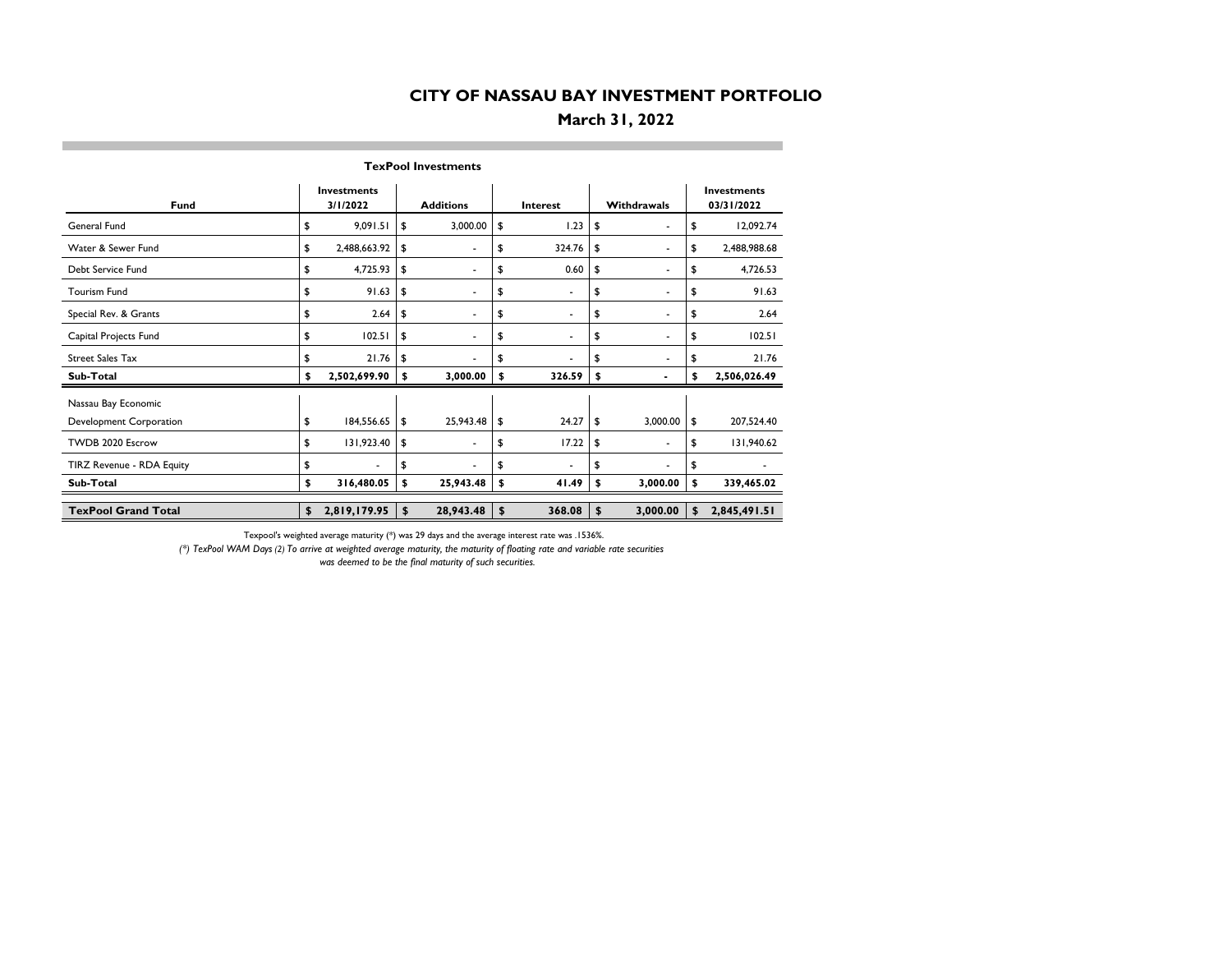#### **March 31, 2022**

|                           | <b>Logic Investments</b> |                                |    |                  |    |          |                    |            |    |                                  |  |  |  |  |
|---------------------------|--------------------------|--------------------------------|----|------------------|----|----------|--------------------|------------|----|----------------------------------|--|--|--|--|
| <b>Fund</b>               |                          | <b>Investments</b><br>3/1/2022 |    | <b>Additions</b> |    | Interest | <b>Withdrawals</b> |            |    | <b>Investments</b><br>03/31/2022 |  |  |  |  |
| General Fund              | \$                       | 285,804.85                     | \$ | 18,750.00        | \$ | 60.56    | \$                 | 18,750.00  | \$ | 285,865.41                       |  |  |  |  |
| Water & Sewer Fund        | \$                       | 2,213.63                       | \$ |                  | \$ | 0.47     | \$                 | ٠          | \$ | 2.214.10                         |  |  |  |  |
| Debt Service Fund         | \$                       | 491.72                         | \$ | 89,730.00        | \$ | 0.10     | \$                 | 89,730.00  | \$ | 491.82                           |  |  |  |  |
| Tourism Fund              | \$                       | 292,008.03                     | \$ | 108,480.00       | \$ | 62.61    | \$                 | ٠          | \$ | 400,550.64                       |  |  |  |  |
| Special Rev. & Grants     | \$                       |                                | \$ | ٠                | \$ | ٠        | \$                 | ٠          | \$ |                                  |  |  |  |  |
| Capital Projects Fund     | \$                       | 2,442,467.04                   | \$ | ٠                | \$ | 517.50   | \$                 |            | \$ | 2,442,984.54                     |  |  |  |  |
| <b>Street Sales Tax</b>   | \$                       | 78,407.17                      | \$ |                  | \$ | 16.61    | \$                 |            | \$ | 78,423.78                        |  |  |  |  |
| Sub-Total                 | \$                       | 3,101,392.44                   | \$ | 216,960.00       | \$ | 657.85   | \$                 | 108,480.00 | \$ | 3,210,530.29                     |  |  |  |  |
| Nassau Bay Economic       |                          |                                |    |                  |    |          |                    |            |    |                                  |  |  |  |  |
| Development Corporation   | \$                       | ٠                              | \$ | ٠                | \$ | ٠        | \$                 |            | \$ |                                  |  |  |  |  |
| Nassau Bay Tax Increment  |                          |                                |    |                  |    |          |                    |            |    |                                  |  |  |  |  |
| Reinvestment Zone No. I   | \$                       | ٠                              | \$ | ۰                | \$ | ۰        | \$                 | ۰          | \$ |                                  |  |  |  |  |
| TIRZ Revenue - RDA Equity | \$                       | ٠                              | \$ | ٠                | \$ | ٠        | \$                 | ٠          | \$ |                                  |  |  |  |  |
| Sub-Total                 | \$                       | $\blacksquare$                 | \$ | $\blacksquare$   | \$ | ٠        | \$                 | ٠          | \$ |                                  |  |  |  |  |
|                           |                          |                                |    |                  |    |          |                    |            |    |                                  |  |  |  |  |
| <b>Logic Grand Total</b>  | \$                       | 3,101,392.44                   | \$ | 216,960.00       | \$ | 657.85   | \$                 | 108,480.00 | \$ | 3,210,530.29                     |  |  |  |  |

Logic's weighted average maturity (\*) was 33 days and the average interest rate was .2493%.

*(\*) Logic WAM Days To arrive at weighted average maturity, the maturity of floating rate and variable rate securities* 

 *was deemed to be the final maturity of such securities.*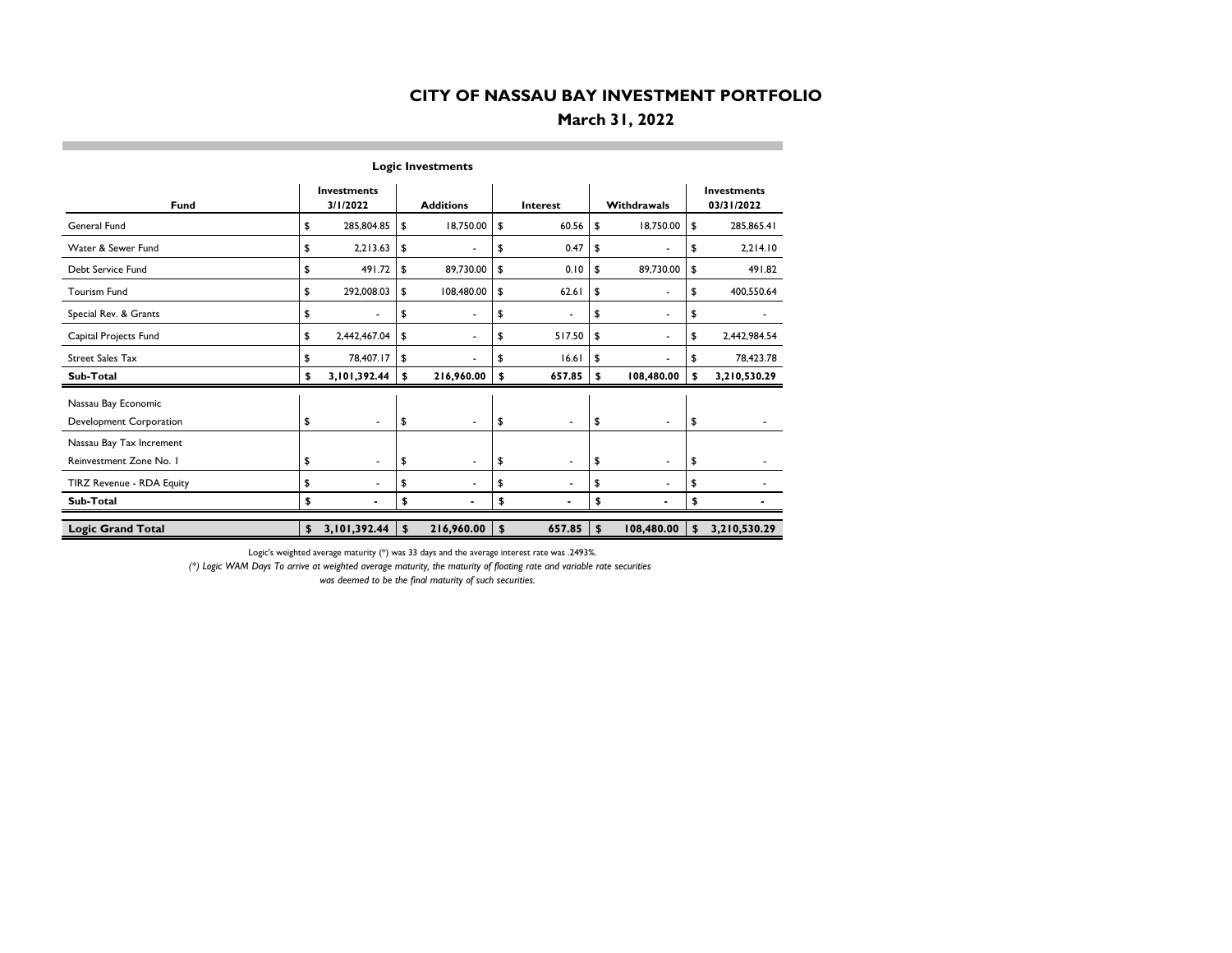#### **March 31, 2022**

**Allegiance Bank - DDA & Grant**

DDA Minimum Balance - Qualifies the City for a 1.00 earnings credit on account analysis fees

| <b>DDA</b>             | \$<br>400,000.00 |
|------------------------|------------------|
| <b>Elevation Grant</b> | \$<br>13,729.29  |

#### **Allegiance Bank - MMA**

| Interest Rate 0.60%       |    |                                |                                                    |            |    |                |    |            |                                  |              |  |  |  |
|---------------------------|----|--------------------------------|----------------------------------------------------|------------|----|----------------|----|------------|----------------------------------|--------------|--|--|--|
| Fund                      |    | <b>Investments</b><br>3/1/2022 | <b>Additions</b><br><b>Withdrawals</b><br>Interest |            |    |                |    |            | <b>Investments</b><br>03/31/2022 |              |  |  |  |
| General Fund              | \$ | 3,643,561.47                   | \$                                                 | ٠          | \$ | 1,819.25       | \$ | 325,598.85 | \$                               | 3,319,781.87 |  |  |  |
| Water & Sewer Fund        | \$ | 1,808,801.76                   | \$                                                 | 45,136.50  | \$ | 926.94         | \$ | ٠          | \$                               | 1,854,865.20 |  |  |  |
| Debt Service Fund         | \$ | 84.80                          | \$                                                 | ۰          | \$ | 0.04           | \$ | ٠          | \$                               | 84.84        |  |  |  |
| Tourism Fund              | \$ | 364,596.43                     | \$                                                 | ۰          | \$ | 182.84         | \$ | 25,692.74  | \$                               | 339,086.53   |  |  |  |
| Special Rev. & Grants     | \$ | 30.42                          | \$                                                 | ٠          | \$ | 0.02           | \$ | ٠          | \$                               | 30.44        |  |  |  |
| Capital Projects Fund     | \$ | 20,127.92                      | \$                                                 | 93,183.36  | \$ | 20.98          | \$ | ٠          | \$                               | 113,332.26   |  |  |  |
| <b>Street Sales Tax</b>   | \$ | 863,960.17                     | \$                                                 | 12,971.73  | \$ | 441.76         | \$ |            | \$                               | 877,373.66   |  |  |  |
| Sub-Total                 | \$ | 6,701,162.97                   | \$                                                 | 151,291.59 | \$ | 3,391.83       | \$ | 351,291.59 | \$                               | 6,504,554.80 |  |  |  |
| Nassau Bay Economic       |    |                                |                                                    |            |    |                |    |            |                                  |              |  |  |  |
| Development Corporation   | \$ | $\blacksquare$                 | \$                                                 | ۰          | \$ | ٠              | \$ | ۰          | \$                               |              |  |  |  |
| Nassau Bay Tax Increment  |    |                                |                                                    |            |    |                |    |            |                                  |              |  |  |  |
| Reinvestment Zone No. I   | \$ | $\blacksquare$                 | \$                                                 | ٠          | \$ | $\blacksquare$ | \$ | ٠          | \$                               |              |  |  |  |
| TIRZ Revenue - RDA Equity | \$ | ٠                              | \$                                                 | ۰          | \$ | ٠              | \$ |            | \$                               |              |  |  |  |
| Sub-Total                 | \$ | $\blacksquare$                 | \$                                                 |            | \$ | $\blacksquare$ | \$ |            | \$                               |              |  |  |  |
| <b>MMA Grand Total</b>    | \$ | 6,701,162.97                   | \$                                                 | 151,291.59 | \$ | 3,391.83       | \$ | 351,291.59 | \$                               | 6,504,554.80 |  |  |  |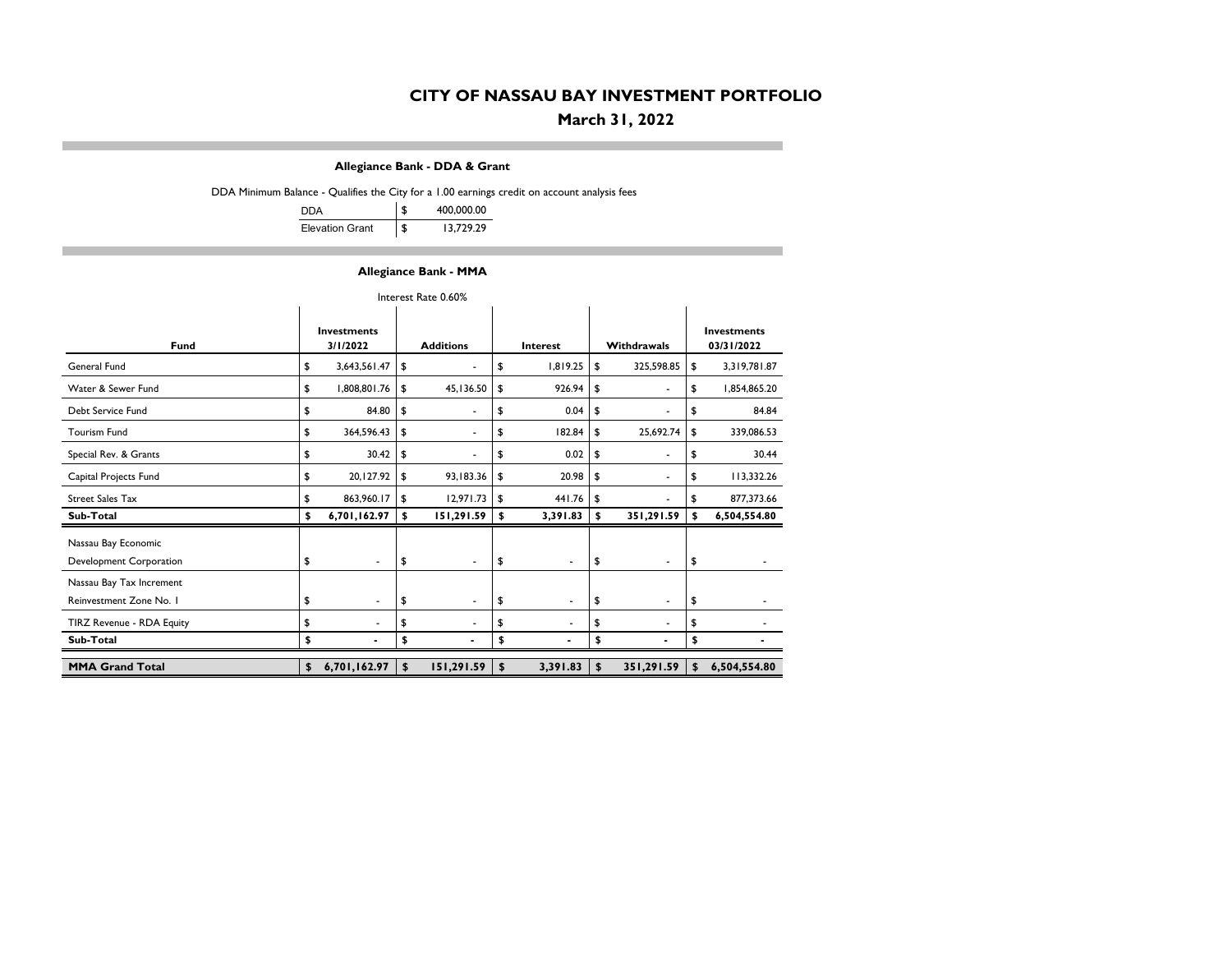## **March 31, 2022**

#### **Allegiance Bank - Int. Bearing Sweep Acct.**

| Sweep Account to collect all excess over \$400,000 minimum in DDA |                    |                                 |    |                |                    |            |  |  |  |  |  |  |
|-------------------------------------------------------------------|--------------------|---------------------------------|----|----------------|--------------------|------------|--|--|--|--|--|--|
|                                                                   |                    | <b>Weighted Average</b>         | \$ | 122,477.31     |                    |            |  |  |  |  |  |  |
|                                                                   |                    | Ending Balance as of 03/31/2022 | \$ | 111,709.46     |                    |            |  |  |  |  |  |  |
|                                                                   |                    | Interest Rate                   |    | 0.20%          |                    |            |  |  |  |  |  |  |
|                                                                   |                    | Interest Earned                 | \$ | 20.80          |                    |            |  |  |  |  |  |  |
|                                                                   |                    |                                 |    |                |                    |            |  |  |  |  |  |  |
|                                                                   | <b>Investments</b> |                                 |    |                | <b>Investments</b> |            |  |  |  |  |  |  |
| Fund                                                              |                    | 3/1/2022                        |    | Interest       |                    | 03/31/2022 |  |  |  |  |  |  |
| General Fund                                                      | \$                 | ä,                              | \$ | ٠              | \$                 |            |  |  |  |  |  |  |
| Water & Sewer Fund                                                | \$                 | ۰                               | \$ | ۰              | \$                 |            |  |  |  |  |  |  |
| Debt Service Fund                                                 | \$                 |                                 | \$ |                | \$                 |            |  |  |  |  |  |  |
| <b>Tourism Fund</b>                                               | \$                 | 200,425.40                      | \$ | 20.80          | \$                 | 111,709.46 |  |  |  |  |  |  |
| Special Rev. & Grants                                             | \$                 | $\blacksquare$                  | \$ | ä,             | \$                 |            |  |  |  |  |  |  |
| Capital Projects Fund                                             | \$                 |                                 | \$ |                | \$                 |            |  |  |  |  |  |  |
| <b>Street Sales Tax</b>                                           | \$                 |                                 | \$ |                | \$                 |            |  |  |  |  |  |  |
| Sub-Total                                                         | \$                 | 200,425.40                      | \$ | 20.80          | \$                 | 111,709.46 |  |  |  |  |  |  |
| Nassau Bay Economic                                               |                    |                                 |    |                |                    |            |  |  |  |  |  |  |
| Development Corporation                                           | \$                 |                                 | \$ |                | \$                 |            |  |  |  |  |  |  |
| Nassau Bay Tax Increment                                          |                    |                                 |    |                |                    |            |  |  |  |  |  |  |
| Reinvestment Zone No. I                                           | \$                 | ٠                               | \$ | ٠              | \$                 |            |  |  |  |  |  |  |
| TIRZ Revenue - RDA Equity                                         | \$                 |                                 | \$ | ۰              | \$                 |            |  |  |  |  |  |  |
| Sub-Total                                                         | \$                 |                                 | \$ | $\blacksquare$ | \$                 |            |  |  |  |  |  |  |
| <b>Sweep Grand Total</b>                                          | \$                 | 200,425.40                      | \$ | 20.80          | \$                 | 111,709.46 |  |  |  |  |  |  |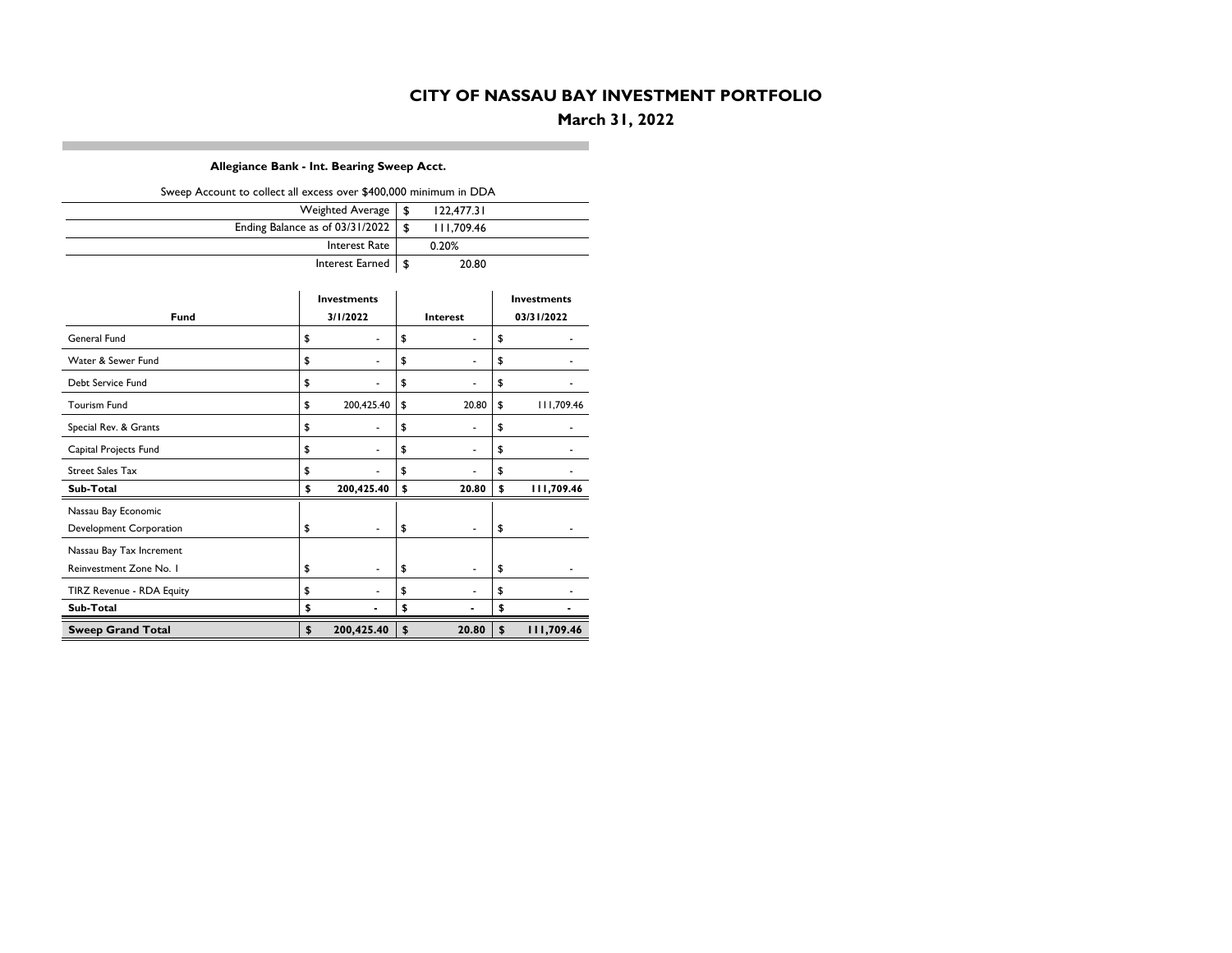## **March 31, 2022**

|                                  |                         |                          | <b>U.S Treasury Securities</b> |                          |         |                          |                           |
|----------------------------------|-------------------------|--------------------------|--------------------------------|--------------------------|---------|--------------------------|---------------------------|
|                                  |                         | General Fund \$          | 197,824.49                     |                          |         |                          |                           |
|                                  |                         | Tourism Fund \$          | 200,731.51                     |                          |         |                          |                           |
|                                  |                         | Fed. Gov. Oblig. Fd \$   | 125.00                         |                          |         |                          |                           |
|                                  |                         | Total Investments \$     | 398,681.00                     |                          |         |                          |                           |
|                                  | Investments<br>3/1/2022 | <b>Additions</b>         | Interest                       | <b>Discount</b>          | Premium | Withdrawals              | Investments<br>03/31/2022 |
| T-Note 3yr .125% (General Fd.)   | 197,803.08 \$           |                          | $21.41$ \$                     |                          |         |                          | 197,824.49                |
| T-Note 3yr 1% (Tourism Fd.)      | $200,561.18$ \$         | $\overline{\phantom{a}}$ | $170.33$ \ \$                  | $\overline{\phantom{a}}$ | ٠       | $\overline{\phantom{a}}$ | 200,731.51                |
| <b>Total Treasury Securities</b> | 398,364.26              | \$<br>۰.                 | $191.74$ \$                    | $\blacksquare$           | ٠       | ٠                        | 398,556.00                |

**COL**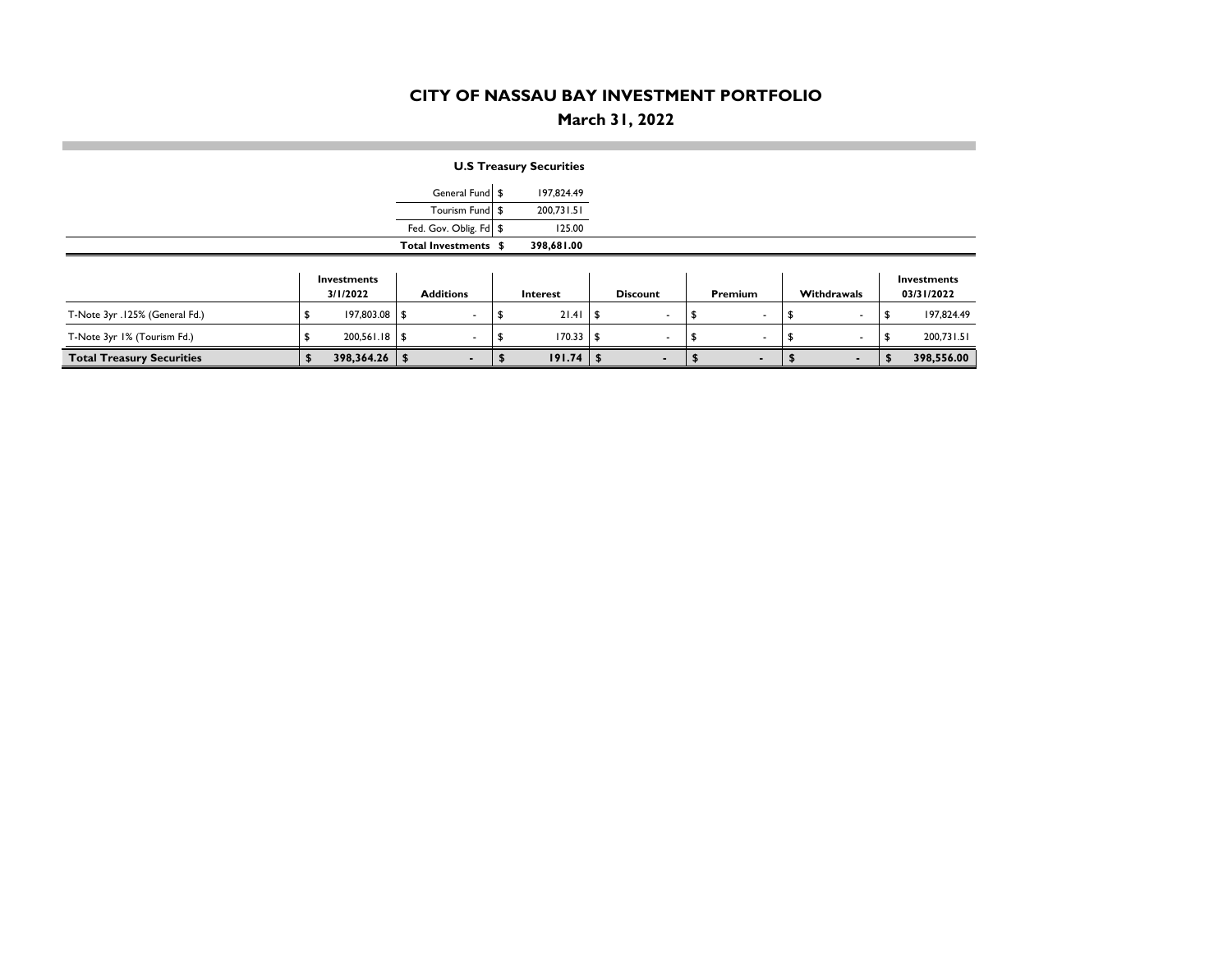## **March 31, 2022**

the control of the control of

|                                                  | <b>Certificates of Deposit</b> |                |    |                                |            |                                 |    |              |    |             |    |                                  |  |
|--------------------------------------------------|--------------------------------|----------------|----|--------------------------------|------------|---------------------------------|----|--------------|----|-------------|----|----------------------------------|--|
|                                                  |                                |                |    |                                |            | General Fund \$                 |    | 947,542.91   |    |             |    |                                  |  |
|                                                  |                                |                |    |                                |            | Tourism Fund                    | \$ | 248,222.53   |    |             |    |                                  |  |
|                                                  |                                |                |    |                                |            | Fed. Gov. Oblig. Fd \$          |    | 1,487.49     |    |             |    |                                  |  |
|                                                  |                                |                |    |                                |            | Total Investments \$            |    | 1,197,252.93 |    |             |    |                                  |  |
|                                                  |                                |                |    | <b>Investments</b><br>3/1/2022 |            | <b>Additions</b>                |    | Interest     |    | Withdrawals |    | <b>Investments</b><br>03/31/2022 |  |
| Luana Savings Bank CD 3yr 0.40% (Gen. Fd.)       |                                |                | \$ | 249,270.15                     | \$         |                                 | \$ | 84.59        | \$ |             | \$ | 249,354.74                       |  |
| 1st Financial Bank USA CD 1.5yr 0.10% (Gen. Fd.) |                                |                | \$ | 249,005.45                     | \$         | ä,                              | \$ | 21.15        | \$ | 19.10       | \$ | 249,007.50                       |  |
| Goldman Sachs Bank CD 2yr 0.20% (Gen Fd.)        |                                |                | \$ | 249,036.84                     | \$         |                                 | \$ | 42.30        | \$ | 38.20       | \$ | 249,040.94                       |  |
| Safra National Bank CD Iyr 0.30% (Gen Fd.)       |                                |                | \$ | 200,088.77                     | \$         | -                               | \$ | 50.96        | \$ |             | \$ | 200, 139.73                      |  |
| BMW Bank CD 2.5yr 0.25% (Tourism Fd.)            |                                |                | \$ | 248,169.87                     | \$         | ä,                              | \$ | 52.66        | \$ |             | \$ | 248,222.53                       |  |
| <b>Total CD Investments</b>                      |                                |                | \$ | 1,195,571.08                   | \$         | $\blacksquare$                  | \$ | 251.66       | \$ | 57.30       | \$ | 1,195,765.44                     |  |
|                                                  |                                |                |    |                                |            | <b>CD Maturities By Quarter</b> |    |              |    |             |    |                                  |  |
|                                                  | ■ Safra                        | ■1st Financial |    | <b>■</b> Luana                 | <b>BMW</b> | Goldman                         |    |              |    |             |    |                                  |  |
| 600,000.00                                       |                                |                |    |                                |            |                                 |    |              |    |             |    |                                  |  |
| 500,000.00                                       |                                |                |    |                                |            |                                 |    |              |    |             |    |                                  |  |
| 400,000.00                                       |                                |                |    |                                |            |                                 |    |              |    |             |    |                                  |  |
|                                                  |                                |                |    |                                |            |                                 |    |              |    |             |    |                                  |  |
| 300,000.00                                       |                                |                |    |                                |            |                                 |    |              |    |             |    |                                  |  |
| 200,000.00                                       |                                |                |    |                                |            |                                 |    |              |    |             |    |                                  |  |
| 100,000.00                                       |                                |                |    |                                |            |                                 |    |              |    |             |    |                                  |  |
|                                                  |                                |                |    |                                |            |                                 |    |              |    |             |    |                                  |  |

**COL**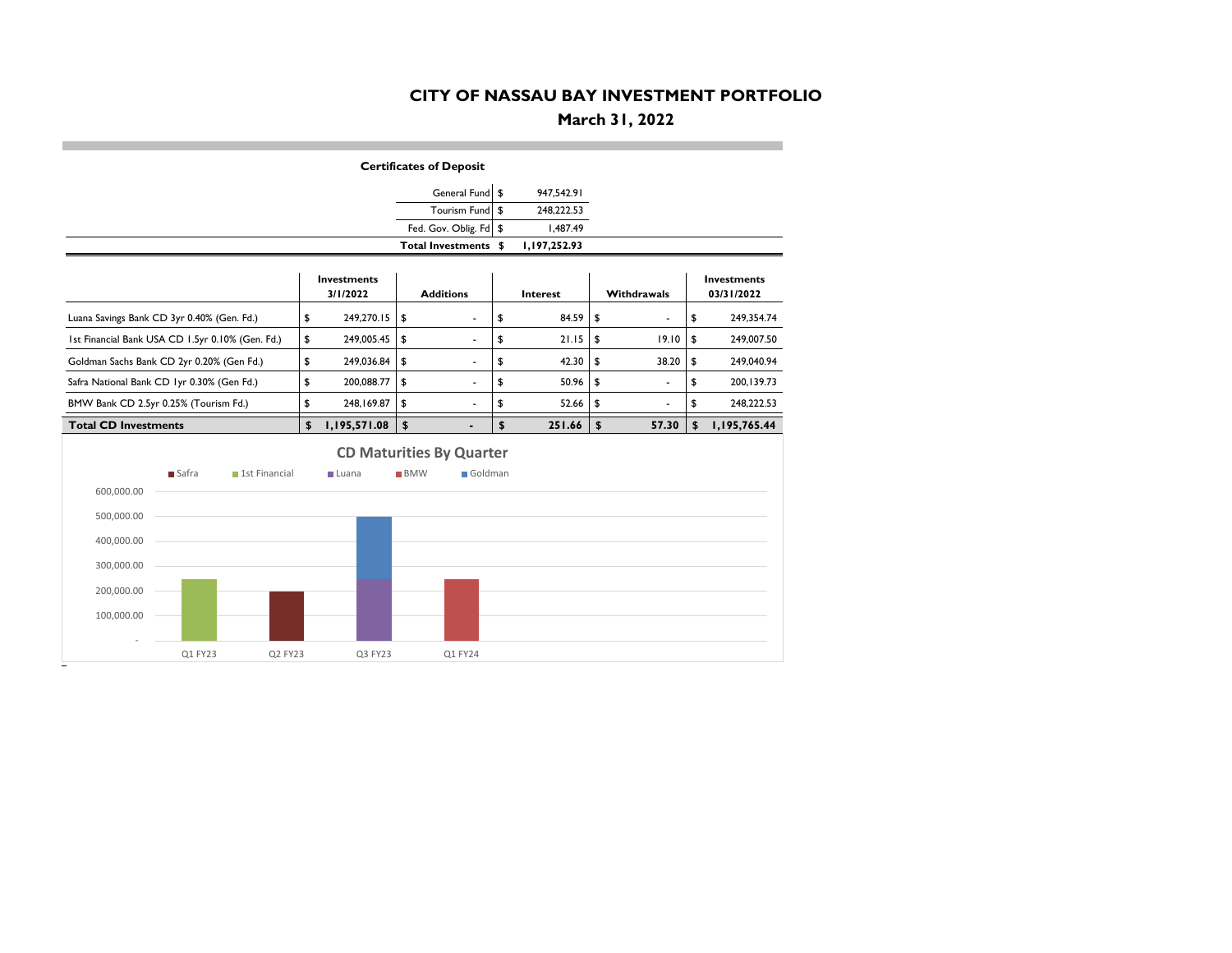## **March 31, 2022**

**Economic Development Corporation**

**COL** 

|                                              | Investments<br>3/1/2022 |      | <b>Additions</b> | Interest |              |  | <b>Withdrawals</b> | Investments<br>03/31/2022 |
|----------------------------------------------|-------------------------|------|------------------|----------|--------------|--|--------------------|---------------------------|
| Texpool - EDC - Int. Rate 0.1536%            |                         |      | $25.943.48$ \$   |          | $24.27$ \ \$ |  | $3.000.00$ \\$     | 207.524.40                |
| TCB - EDC BizReward Checking                 | 20,402.61               | l \$ | ۰.               |          | ٠.           |  |                    | 20,402.61                 |
| TCB - EDC BizReward Savings - Int. Rate .20% | $244,603.14$ \\$        |      | ۰.               |          | $41.55$   \$ |  |                    | 244.644.69                |
| <b>Total EDC Investments</b>                 | 449,562.40              |      | 25.943.48        |          | 65.82        |  | 3.000.00           | 472.571.70                |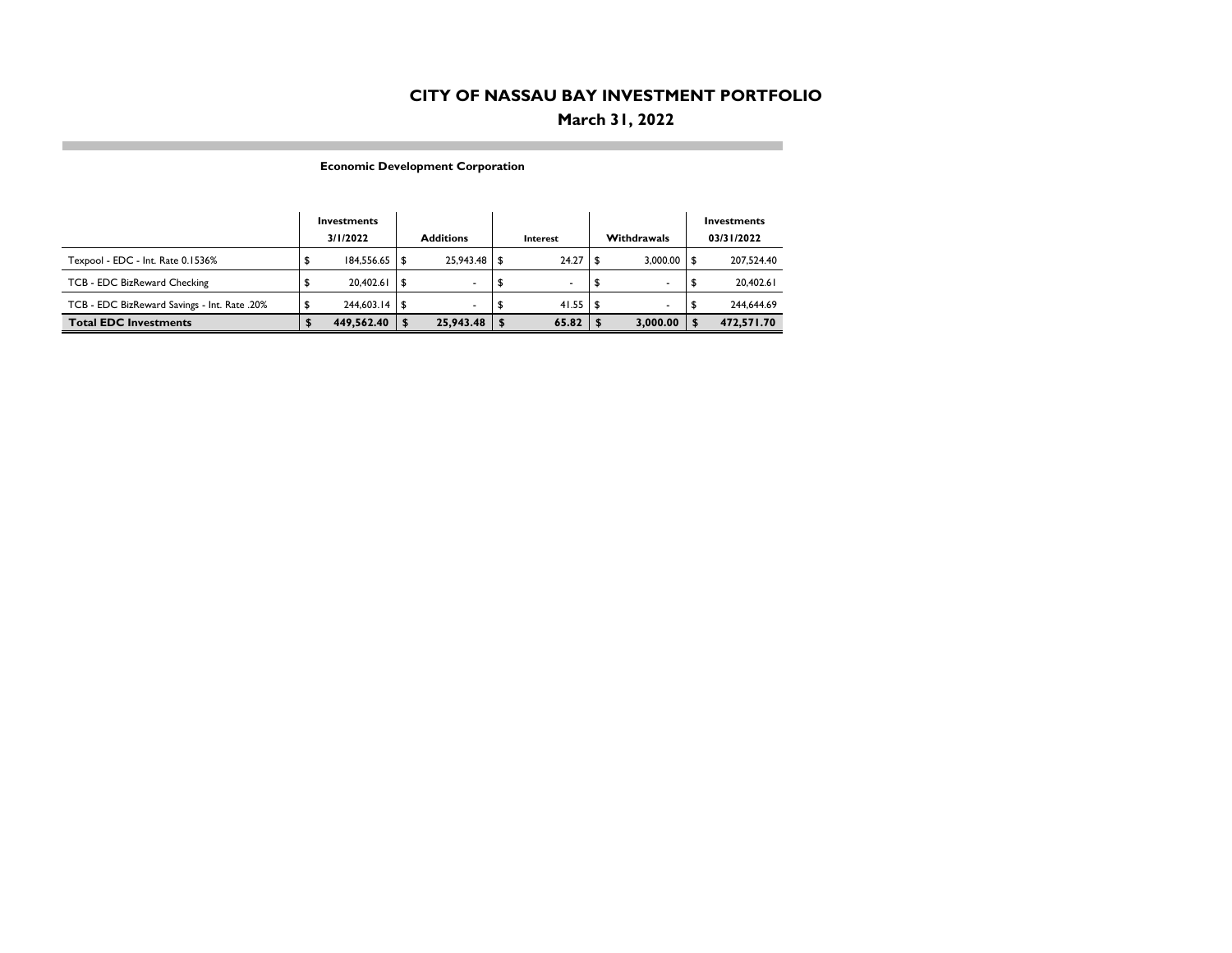## **March 31, 2022**

**Nassau Bay Redevelopment Authority**

m.

|                                              | Investments<br>3/1/2022 |                | <b>Additions</b> |      | Interest       | <b>Withdrawals</b> | Investments<br>03/31/2022 |
|----------------------------------------------|-------------------------|----------------|------------------|------|----------------|--------------------|---------------------------|
| Logic - RDA - Int. Rate .2493%               | $184,191.19$ \$         |                | ۰                |      | $37.84$ \ \$   | 108,480.00 \$      | 75,749.03                 |
| TCB - CD 3yr 1.85%                           | $164,807.33$ \$         |                | ۰.               | -56  | $258.88$ \$    | ۰                  | 165,066.21                |
| TCB - RDA BizReward Checking                 | 20,403.50 \$            |                | ٠                | - 35 | $\blacksquare$ | ٠                  | 20,403.50                 |
| TCB - RDA BizReward Savings - Int. Rate .20% |                         |                | ۰                |      |                |                    | 143.965.65                |
| <b>Total RDA Investments</b>                 | 513,343.22              | $\blacksquare$ | $\blacksquare$   |      | 321.17         | 108,480.00         | 405,184.39                |